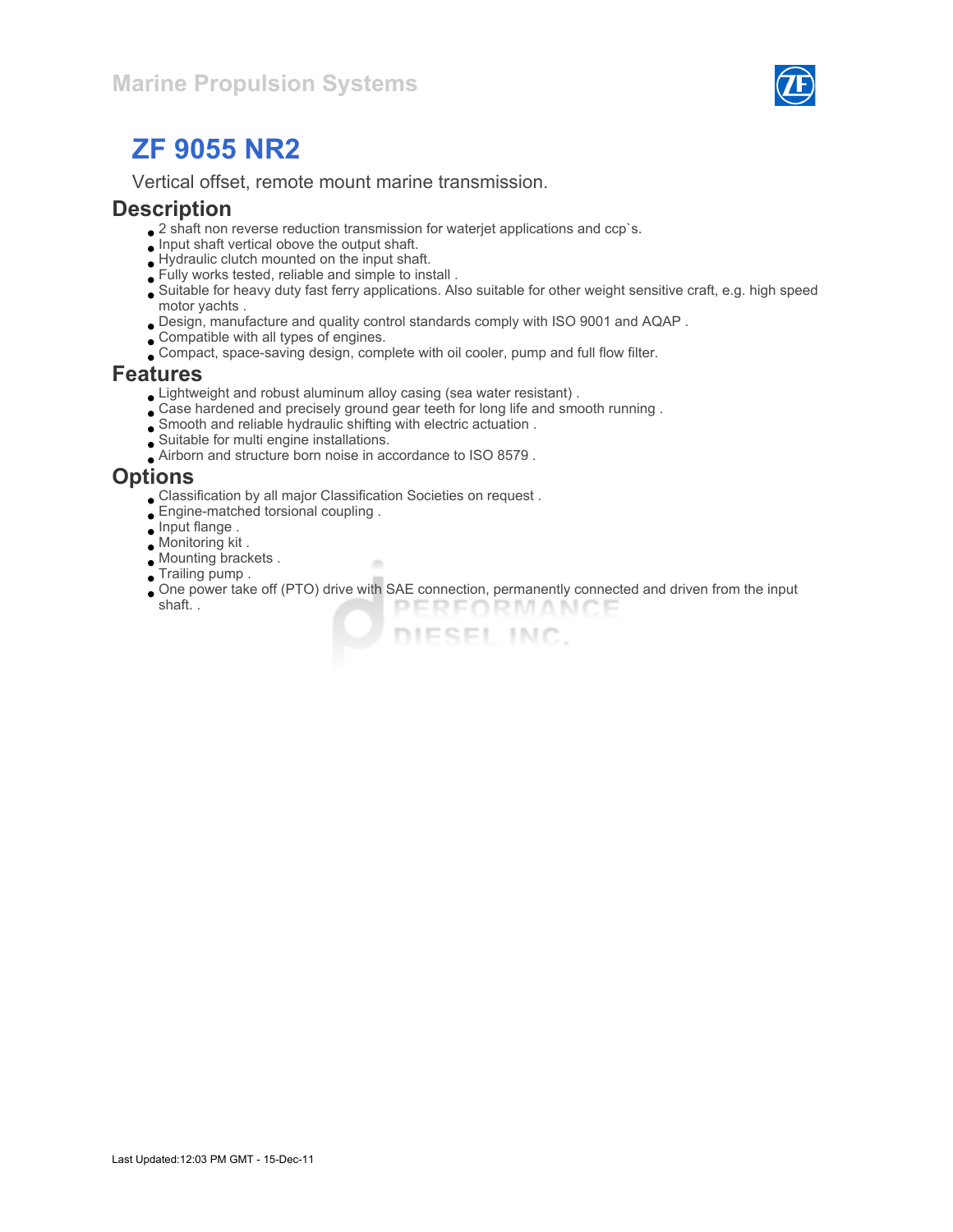## ZF 9055 NR2 Ratings

## Pleasure Duty

| <b>RATIOS</b> |                                                                       | <b>MAX. TORQUE POWER/RPM</b><br><b>INPUT POWER CAPACITY</b> |                                                                   |                                                        |    |           |          |    |          |          |    | MAX.       |
|---------------|-----------------------------------------------------------------------|-------------------------------------------------------------|-------------------------------------------------------------------|--------------------------------------------------------|----|-----------|----------|----|----------|----------|----|------------|
|               |                                                                       | Nm                                                          | ftlb                                                              | <b>kW</b>                                              | hp | <b>kW</b> | hp       | kW | hp       | kW       | hp | <b>RPM</b> |
|               |                                                                       |                                                             |                                                                   |                                                        |    |           | 1800 rpm |    | 2000 rpm | 2100 rpm |    |            |
|               | $\Box$ 1.515*, 1.742*, 2.036, 2.269*,<br>2.400*, 2.542, 2.739*, 2.957 | 16803                                                       |                                                                   | 12393 1.7595 2.3595 3167 4247 3519 4719 3695 4955 2300 |    |           |          |    |          |          |    |            |
|               | $\vert$   3.250*                                                      | 15825                                                       | 11672 1.6571 2.2222 2983 4000 3314 4444 3480 4667                 |                                                        |    |           |          |    |          |          |    | 2300       |
|               | $\boxed{\Box}$ 3.448*                                                 | 15121                                                       | 11153   1.5834   2.1233   2850   3822   3167   4247   3325   4459 |                                                        |    |           |          |    |          |          |    | 2300       |

\* Special Order Ratio.

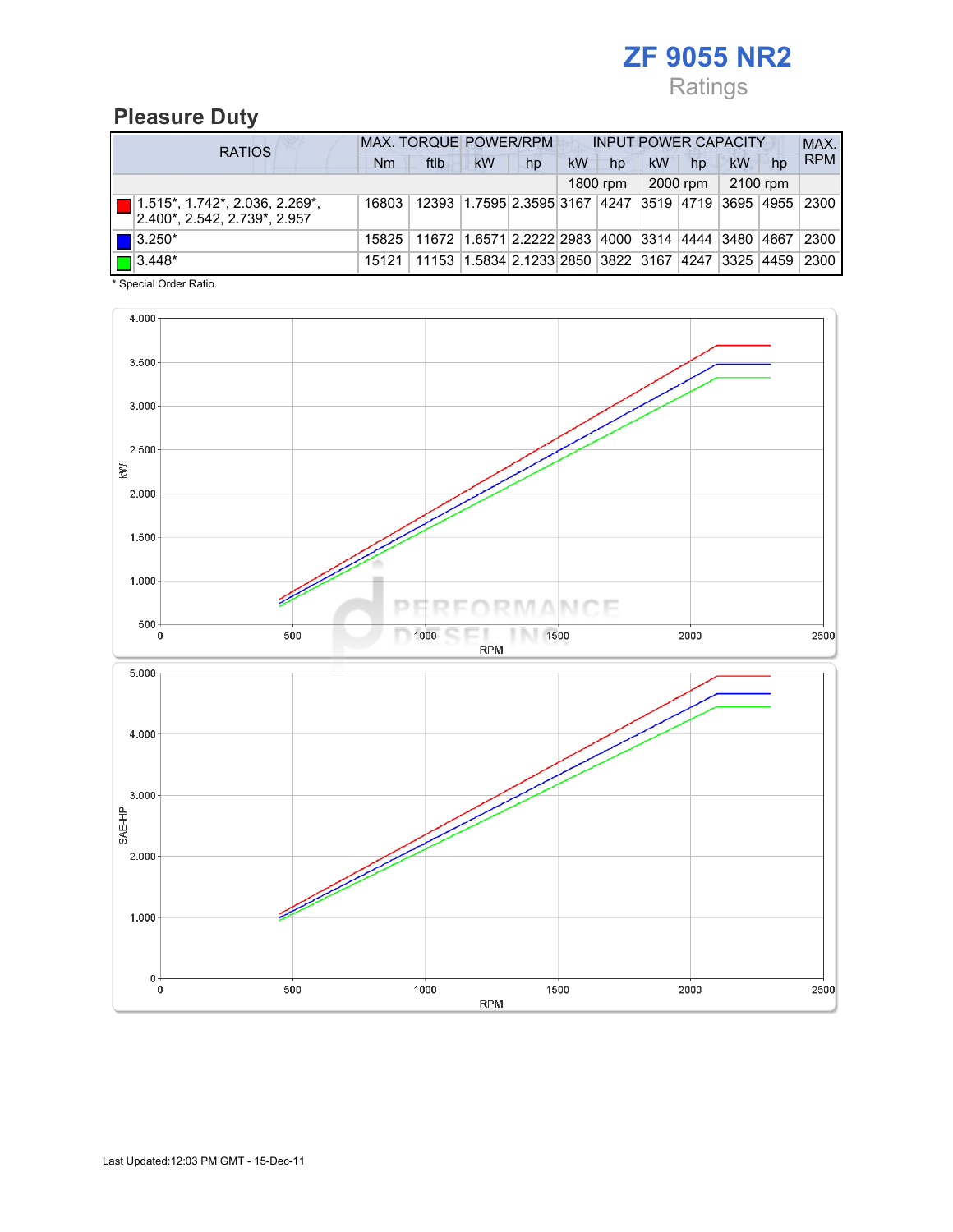## ZF 9055 NR2 Ratings

## Light Duty

| <b>RATIOS</b>                                                              | <b>MAX. TORQUE POWER/RPM</b> |                                                        |           |                                                        |           | <b>INPUT POWER CAPACITY</b> |           |          |          |    |             |
|----------------------------------------------------------------------------|------------------------------|--------------------------------------------------------|-----------|--------------------------------------------------------|-----------|-----------------------------|-----------|----------|----------|----|-------------|
|                                                                            | Nm                           | ftlb                                                   | <b>kW</b> | hp                                                     | <b>kW</b> | hp                          | <b>kW</b> | hp       | kW       | hp | <b>RPM</b>  |
|                                                                            |                              |                                                        |           |                                                        |           | 1800 rpm                    |           | 2000 rpm | 2100 rpm |    |             |
| $\boxed{ }$ 1.515*, 1.742*, 2.036, 2.269*,<br>2.400*, 2.542, 2.739*, 2.957 | 16599                        | 12243 1.7381 2.3309 3129 4196 3476 4662 3650 4895 2300 |           |                                                        |           |                             |           |          |          |    |             |
| $\blacksquare$ 3.250*                                                      | 15644                        |                                                        |           | 11538 1.6381 2.1967 2949 3954 3276 4393 3440 4613 2300 |           |                             |           |          |          |    |             |
| $\boxed{\Box}$ 3.448*<br>$*$ Consider Order Detter                         | 14948                        |                                                        |           | 11025 1.5652 2.0990 2817 3778 3130 4198 3287           |           |                             |           |          |          |    | 4408   2300 |

Special Order Ratio.

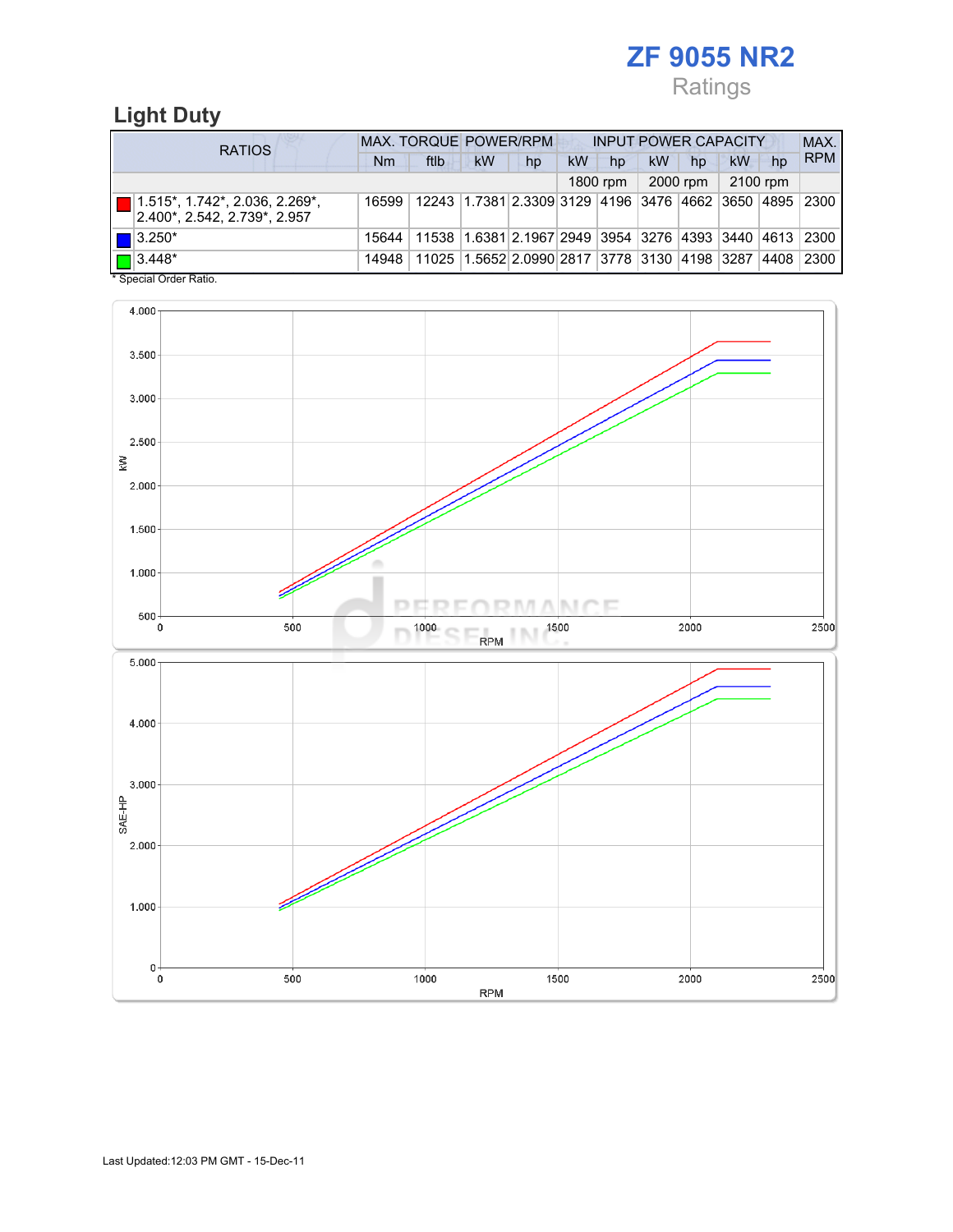## ZF 9055 NR2 Ratings

# Medium Duty

| <b>RATIOS</b>                                                         | MAX. TORQUE POWER/RPM |                                                              |                                                        |    | <b>INPUT POWER CAPACITY</b> |          |    |          |          |    | MAX.       |
|-----------------------------------------------------------------------|-----------------------|--------------------------------------------------------------|--------------------------------------------------------|----|-----------------------------|----------|----|----------|----------|----|------------|
|                                                                       | Nm                    | ftlb                                                         | <b>kW</b>                                              | hp | <b>kW</b>                   | hp       | kW | hp       | kW       | hp | <b>RPM</b> |
|                                                                       |                       |                                                              |                                                        |    |                             | 1600 rpm |    | 1800 rpm | 2000 rpm |    |            |
| $\Box$ 1.515*, 1.742*, 2.036, 2.269*,<br>2.400*, 2.542, 2.739*, 2.957 |                       | 15519 11446 1.6250 2.1792 2600 3487 2925 3923 3250 4358 2300 |                                                        |    |                             |          |    |          |          |    |            |
| $\blacksquare$ 3.250*                                                 | 14134                 |                                                              | 10425 1.4800 1.9847 2368 3176 2664 3572 2960 3969 2300 |    |                             |          |    |          |          |    |            |
| $\boxed{\blacksquare}$ 3.448*<br>$*$ Consider Codes Definition        | 13227                 | 9756                                                         | 1.3850 1.8574 2216  2972  2493  3343  2770  3715  2300 |    |                             |          |    |          |          |    |            |

Special Order Ratio.

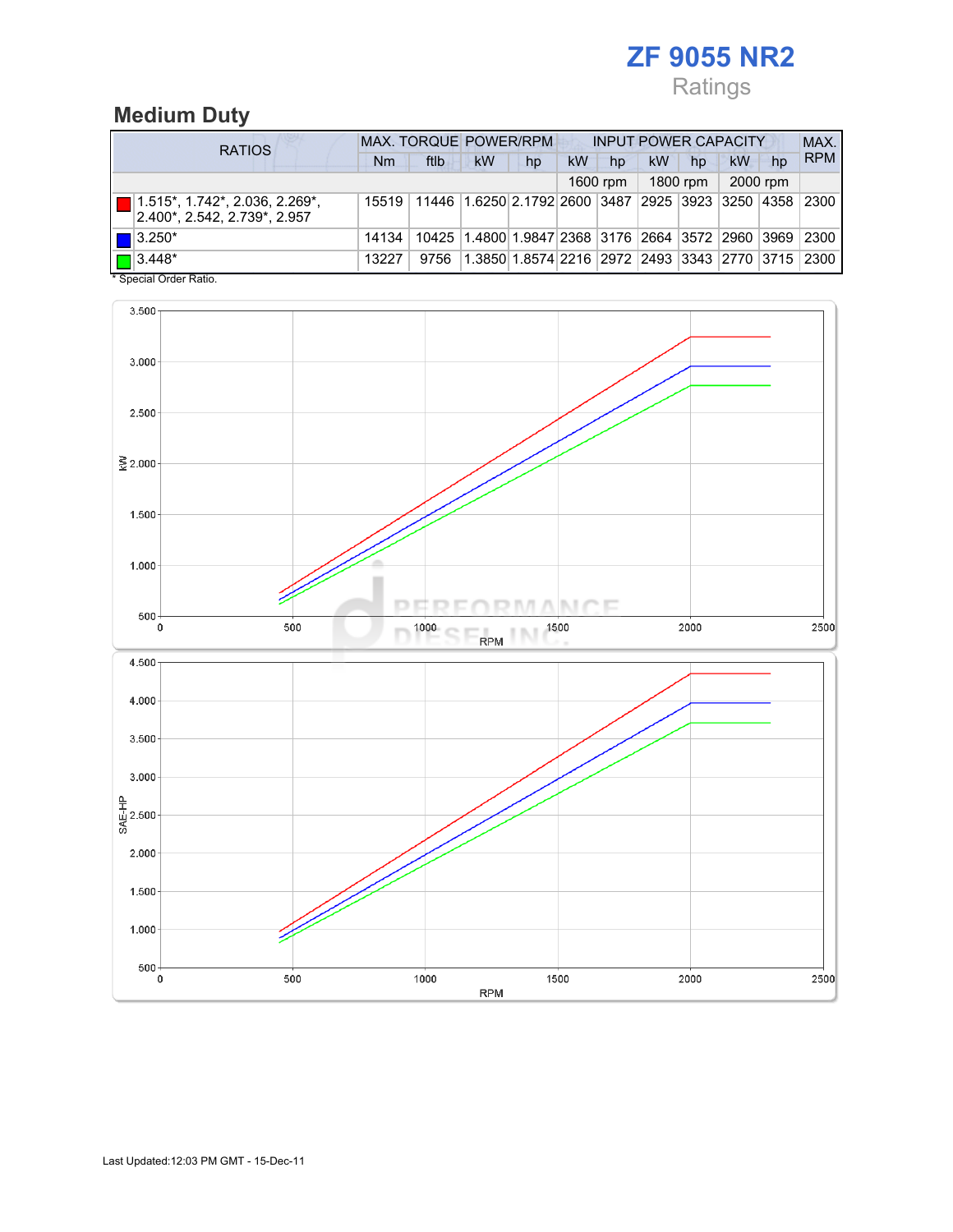



|            | mm (inches)    |                |                |                |            |                            |                |  |  |  |
|------------|----------------|----------------|----------------|----------------|------------|----------------------------|----------------|--|--|--|
| A          | B <sub>1</sub> | B <sub>2</sub> | H <sub>1</sub> | H <sub>2</sub> |            |                            | L <sub>2</sub> |  |  |  |
| 390 (15.4) | 390 (15.4)     | 390 (15.4)     | 445 (17.5)     | 893 (35.2)     | 851 (33.5) | 640 (25.2)                 | 164 (6.46)     |  |  |  |
|            |                | Weight kg (lb) |                |                |            | Oil Capacity Litre (US qt) |                |  |  |  |
|            |                | 1,020 (2,244)  |                | 55.0 (58.3)    |            |                            |                |  |  |  |

#### Output Coupling Dimensions N.

|  |  |  |                      |  |     | <b>Bolt Holes</b>                               |      |  |  |  |
|--|--|--|----------------------|--|-----|-------------------------------------------------|------|--|--|--|
|  |  |  |                      |  | No. | Diameter (E)                                    |      |  |  |  |
|  |  |  | mm in mm in mm in mm |  |     | mm                                              |      |  |  |  |
|  |  |  |                      |  |     | $ 350 13.8 310 12.2 220 8.66 35.0 1.38 18 24.2$ | 0.95 |  |  |  |



Е